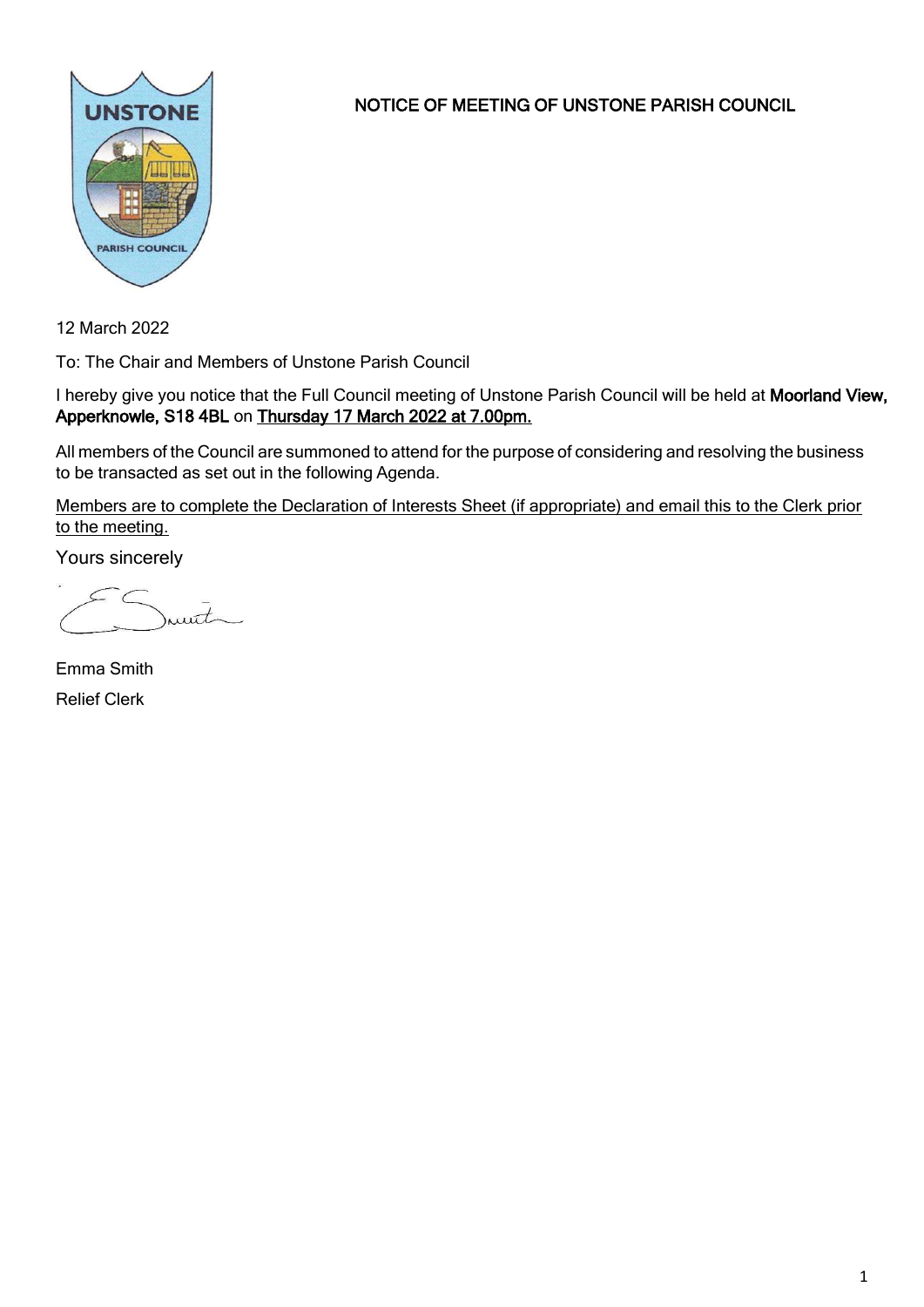## NON-CONFIDENTIAL

### 1. To receive apologies for absence.

### 2. Variation of Order of Business.

### 3. Declaration of Members Interests and Requests for Dispensation

Members are requested to declare the existence and nature of any disclosable pecuniary interest and/or other interest, not already on their register of interests, in any item on the agenda and withdraw from the meeting at the appropriate time, or to request a dispensation. Please note that appropriate forms should be completed prior to commencement of the meeting.

4. Confidential Item – To determine which items, if any, on the Agenda should be taken with the public excluded. If the Council decides to exclude the public it will be necessary to pass a resolution in the following terms:-

"That in view of the confidential nature of the business about to be transacted, to consider a resolution to exclude the Press and Public from the meeting in accordance with the Public Bodies (Admission to Meetings) Act 1960, s1, in order to discuss the item."

### 5. To discuss an application received to become an Unstone Parish Councillor

### 6. To confirm the minutes of the Council Meeting held on 17 February 2022

### 7. Reports

- (a) If the Police Liaison Officer is in attendance they will be given the opportunity to raise any relevant matter
- (b) If a County Council or District Council Member is in attendance they will be given the opportunity to raise any relevant matter.

### 8. Chair's Announcements

### 9. To note/discuss Clerks report/correspondence received

- (a) PCC Help set policing priorities in North East Derbyshire
- (b) NEDDC Chairman's Charity Event Peaky Blinders Night 16 April 2022
- (c) NEDDC Chairman's Charity Event An evening with Mark Crossley 31 March 2022
- (d) NEDDC Chairman's Charity Event St Georges Day Concert 23 April 2022
- (e) DALC March and February-2 2022 newsletter
- (f) Peace Funerals Apperknowle discount
- (g) To discuss correspondence received regarding pavement condition at Gypsy Lane, Apperknowle

### 10. To discuss Dronfield Cycle Path

# 11. To discuss Tommy Figures – Cllr Rogers to report

- 12. To discuss St Marys Church garden works and plant a tree for Jubilee Caretakers report
- 13. To discuss Dronfield Joint Burial Committee
- 14. To discuss One Planet Matters/ Community Orchard
- 15. To discuss Pooh Corner water request

## 16. Caretakers report

To note caretakers report circulated to all Councillors

### 17. Responsible Financial Officer report

- (a) To approve the payment list for March 2022
- (b) To approve the bank reconciliations for 28 February 2022
- (c) To discuss Zumba hall rate as the reduced rate will end 31 March 2022
- (d) To approve Terms of Reference for the Finance Working Group